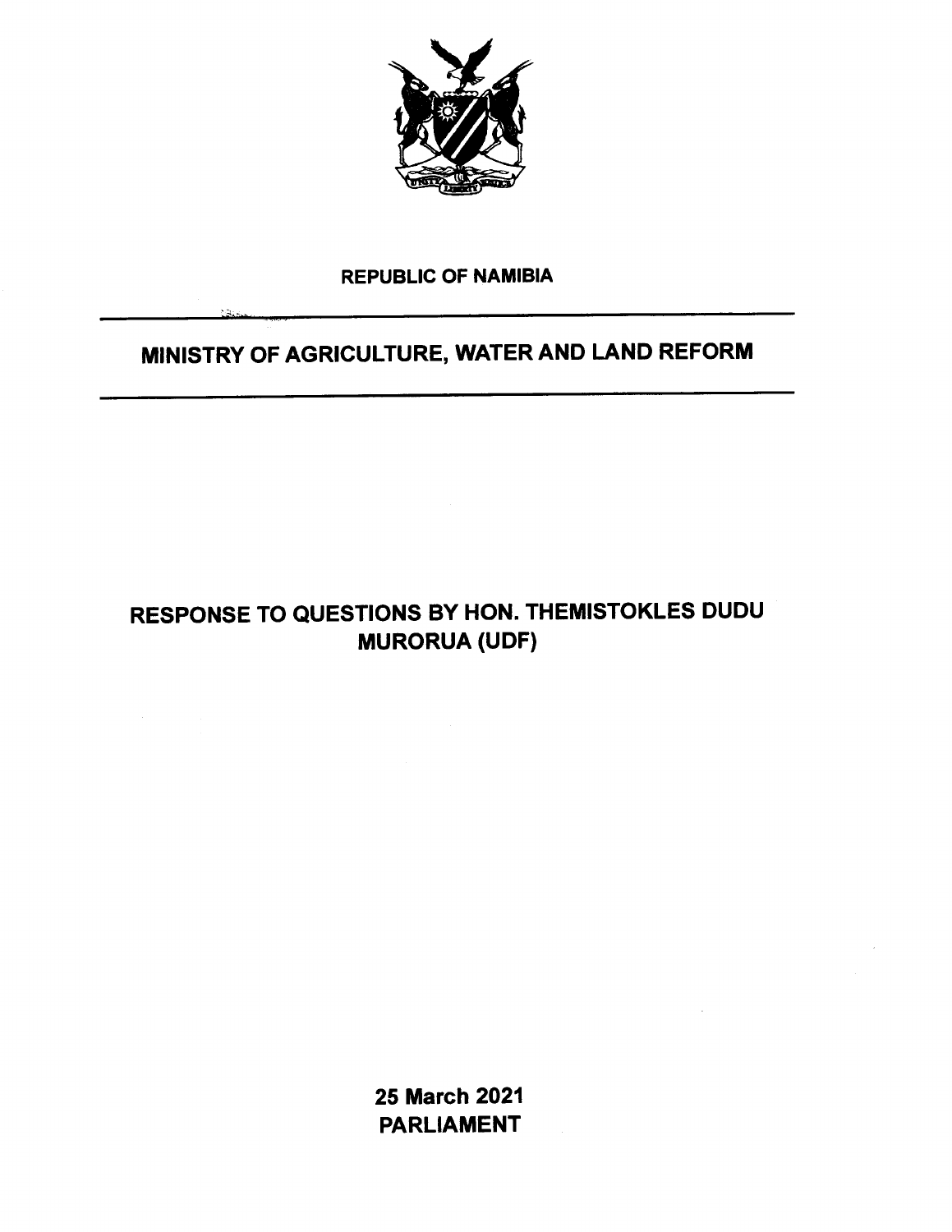## **Honourable Speaker;**  $Hom@$ urable Members:

I rist this afternoon to respond to questions posed by Honourable Dudu Themistokles Murorua of UDF. I welcome the questions posed by the Hon. Member and I would address the specific questions in the following manner:

Question 1.Whether we are in Namibia having a regulatory body or Office that regulates the price of water before the Ministry of Local and Rural Development authorize/prescribes to Local Authorities the tariff of water per cubic meter that should be charged to the residents?

The Namibia Water Resources Management Review conducted in the late 1990s and culminated in the adoption of the National Water Policy White Paper of 2000, which clearly articulated for an Independent Requiator to regulate all state-run utilities, parastatals and private service providers. The aim is to ensure that price setting for water services is fair, open, transparent and participatory, and to foster consumer representation in negotiations regarding water prices.

To this end, the Water Resources Management Act, no.11 of 2013, establishes the Water Regulator, whose functions are:

- (i) to determine fees and tariffs for the provision of water as well as license fees charges of water abstraction license holders;
- (ii) to negotiate operational targets with water service providers;
- (iii) to monitor performance and compliance of service providers with regards to operational targets as well as compliance with water service plans and water management strategies (conservation); and
- $(iv)$  to notify the Minister of any non-compliance.

Honourable Speaker; Honourable Members;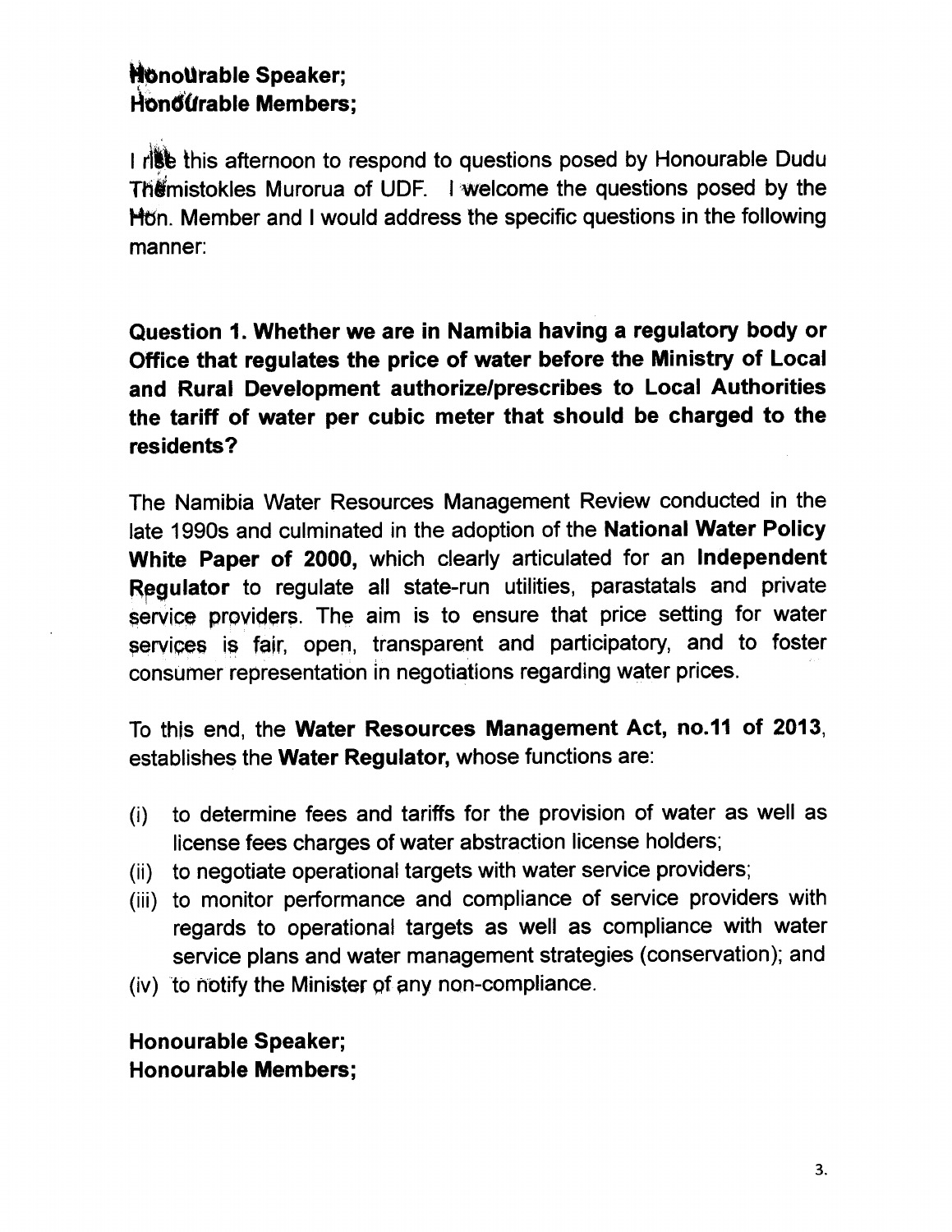The Water Regulator of Namibia was Regulator consisting of five members was established by the Minister on the 1st June 2017. As of now the Water Regulator is dormant as the development of the Water Act Regulations are not yet finalized. However, consultations are underway to finalise the Regulations

## Question 2. Could the Minister please appraise this August House and the Nation at large as to which factors could possible influence the price of water?

The price of water is set to recover the costs incurred in the production of water and the provision of water services.

The tariff setting has two components, namely the NAMWATER Tariff and the local authority tariff charged to consumers, which in turn is based on the NAMWATER tarriff, but includes markups specific to different local authorities. The following presents which factors are considered in the calculation of water tariffs by Namwater, City of Windhoek and Oshakati Town Council as examples:

 $\hat{f}$  and  $\hat{f}$  are the set of the set of the set of the set of the set of the set of the set of the set of the set of the set of the set of the set of the set of the set of the set of the set of the set of the set of

#### , 1. NamWater

In the absence of the Water Regulator, NamWater uses the principles set out in the document called *"Report* on *the Principles and Methodology* to *Calculate Costs and Tariffs for Water Supply by Namwater'* prepared for the Ministry in October 2008. The tariffs are based on full cost recovery of water supplied as per Namwater Act of 1997.

The key determinants as previously mentioned are:

 $\mathbf{r} = \left\{ \begin{array}{ll} 0 & \text{if} \ \mathbf{r} = \mathbf{r} \ \mathbf{r} = \mathbf{r} \end{array} \right.$ 

#### a. Operation and Maintenance Costs:

i. Pavroll.

- ii. Subsistence and travel,
- iii. Materials and supplies,
- iv. Fleet and transport,
- v. Maintenance,
- vi. Water quality monitoring,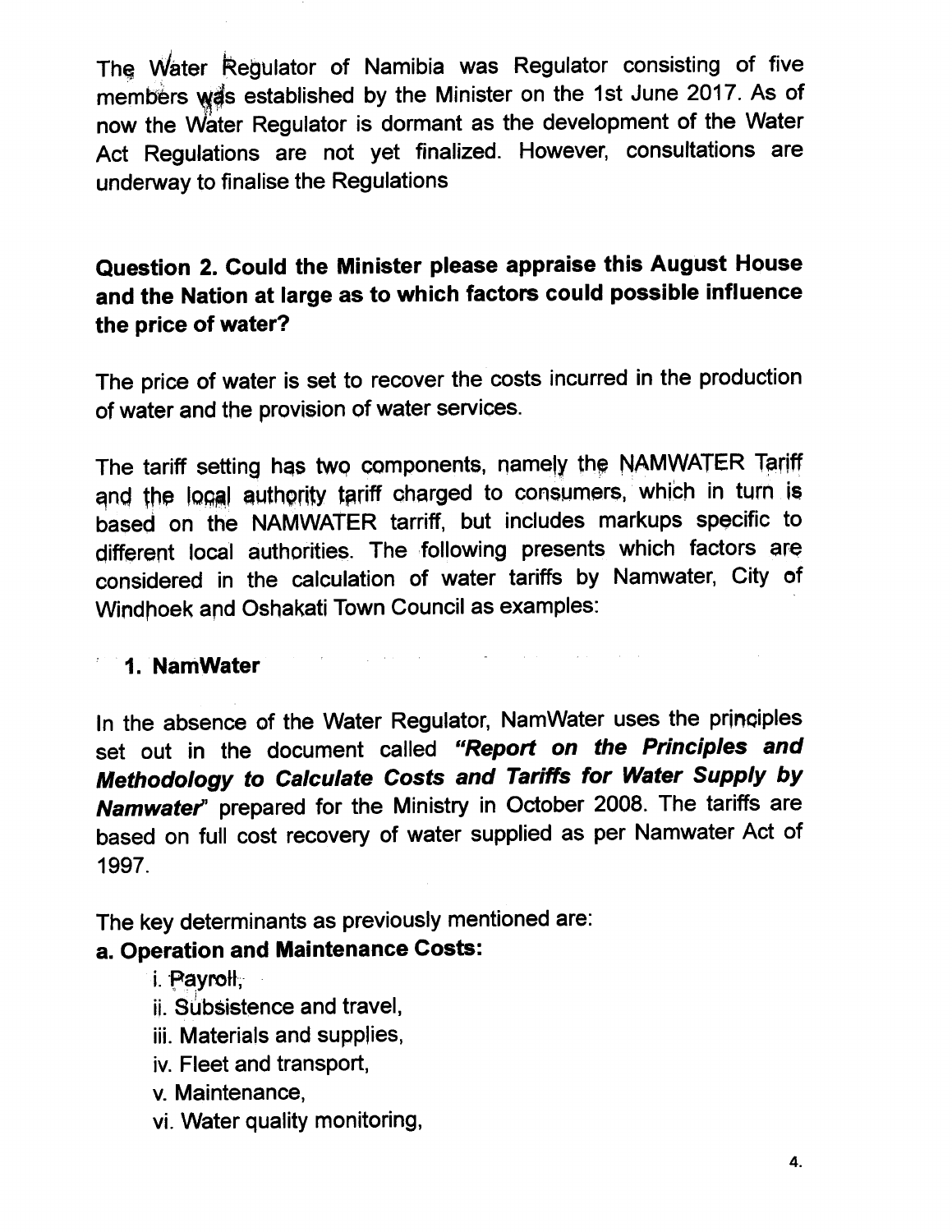vii. Resource management costs,

viii. Utilities (mainly electricity costs),

### b. Capital Costs:

- i. Depreciation (excluding that of dams and mining infrastructure),
- ii. Interest and repayment of loans,
- iii. Revaluation of assets.

Additionally, Namwater's tariff determination also incorporates several factors such as economic situation, social equity, affordability and access to all on the one hand and punitive tariffing to discourage prevention of waste and encouraging saving water during periods of scarcity. It must be appreciated that secure water supply and calculating the true value or true cost of water is not homogeneous across the country, it is challenging and complex.

Tariff increments are approved by Cabinet and are requested annually in recognition of the increments of input costs for the abstraction, treatment and transfer of bulk water by NamWater, increases in electricity costs, the general inflation.

The aim is to ensure that NamWater remains financially sustainable in the long run, and enabled to implement its capital projects and operational activities with sustainable levels of external borrowing.

NamWater charges desalinated water based on cost by ORAND which is calculated on production cost of the Plant capacity rather than the actual water supplied. The mines pay the ORAND production cost plus transfer cost to Namwater. The local Authorities pay the blended tariff which is less considering that they use a small portion of desalinated water compared to groundwater.

Raw water is mostly charged to irrigation farmers at Schemes such as Etunda, Hardap Dam and Naute Dam. The cost is quite low being near the source and excludes depreciation costs. Etunda tariff is high in comparison because of pumping costs at Calueque Dam, attributed to high electricity costs.

# 2. City of Windhoek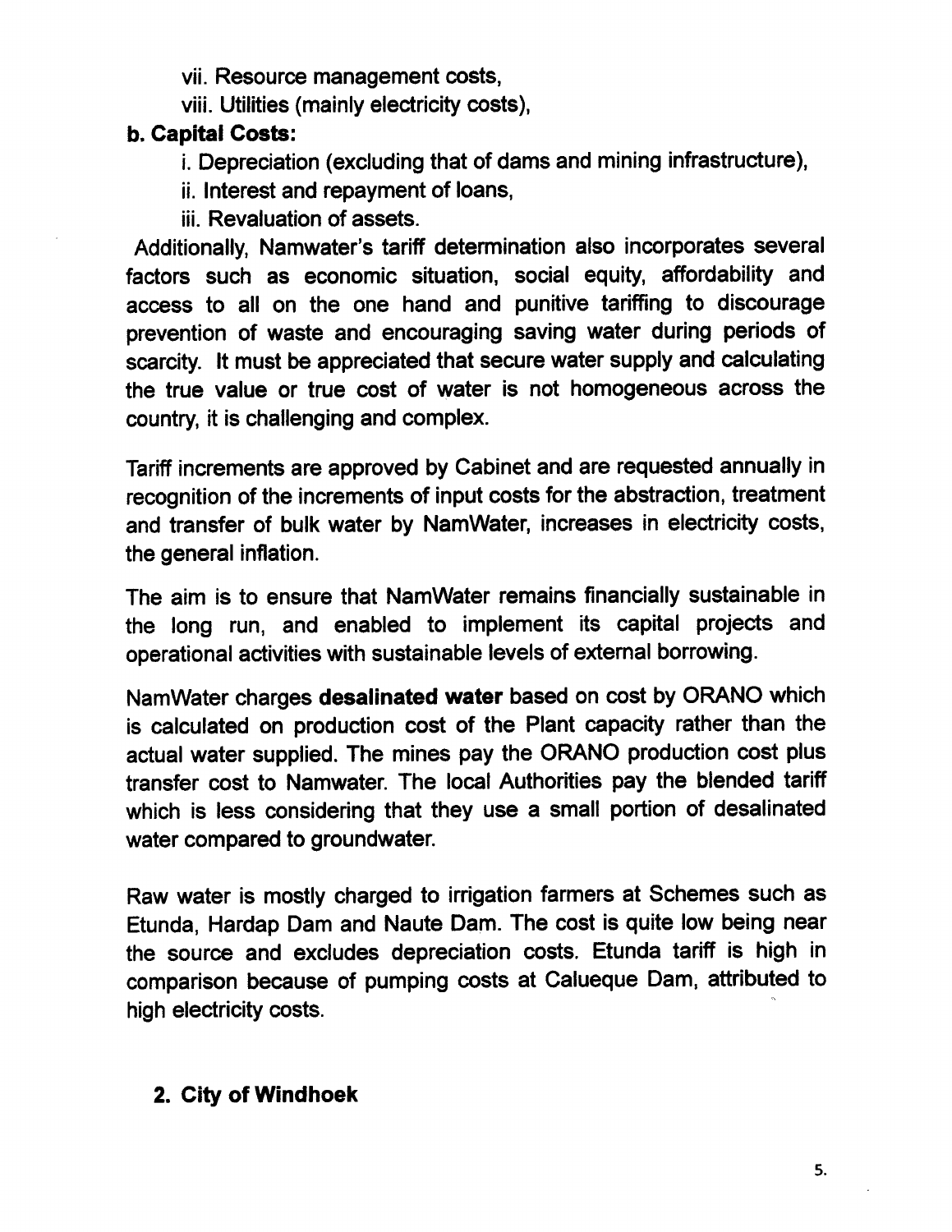The fundamental principle is still full cost recovery which includes primarily NamWater bulk tariff (+/- 60% of final consumer tariff) plus internal distribution and delivery cost to the end consumer;

- Capital cost including depreciation, interest, etc. is not recovered in the water tariff, but is charged separately as a "basic/fixed charge" which is not consumption dependent. The reason for this being that investment is made to ensure availability services regardless of the actual use; hence it is imperative that such costs be recovered through the water tariff.
- Water consumption tariffs are calculated based on actual operational cost estimated for a specific period of supply spread over the consumption forecast based on principles I have already alluded to.
- In as much as full cost recovery is a priority the social aspect of equity and access to water is also considered. Currently the CoW subsidises the first 6m3/month to all consumers at NamWater bulk tariff (i.e. subsidisation of full internal cost). The target is low income households with low consumption i.e. little or no outdoor water use.
- On the other hand, and aimed at high consumers, the tariff model follows a 4 block tariff structure with a price disincentive strategy which aids water demand management. The structure is adjusted to be stricter during times of low water availability;
- Lastly water tariffs are balanced over successive financial years through employing a tariff stabilisation fund whereby over-recovery in any period is used to balance potential future under-recovery.
- All tariffs are approved by the Minister (MURD) and gazetted annually.
- 3. **Oshakati Town Council**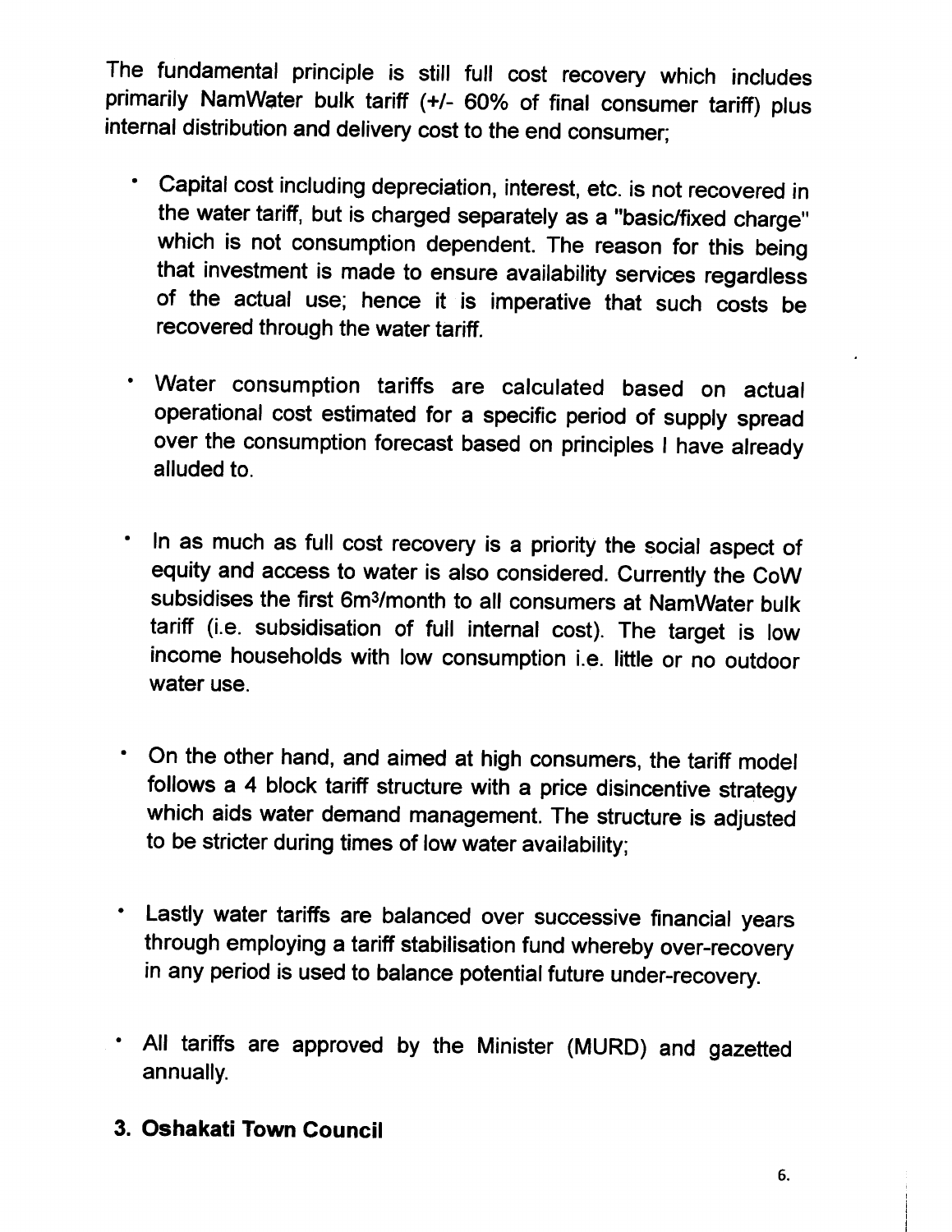Oshakati Town Council bases its water tariff on Namwater tariffs per year. The Council seeks approval from MURD that approves the percentage bracket within which the Town Council can increase tariffs, including markups and affordability by residents. Tariffs are approved by the Minister (MURD) and gazetted annually.

I would like to inform this August House that, water supply systems are energy intensive and the cost of electricity drives up the price of water.

Honourable Speaker; Honourable Members;

Question 3. Why is the price of water never publicly announced like the price of fuel so as to inform the Nation about the pricing structures of water for the various Local Authorities and rural areas in Namibia?

The Bulk Water Tariffs charged by Namwater are approved by Cabinet and are published in the Government Gazette. On the other hand, Local Authorities tariffs are approved by MURD Minister and also published in the Government Gazette.

It is important to inform the House that in addition to the publication of Water tariffs in the Government Gazette, Namwater also notifies its customers in writing on new water tariffs two months in advance once approved by Cabinet. This August House should also take note of the fact that, unlike the fuel prices, water tariffs are only adjusted and announced once a year.

Honourable Speaker Honourable Members